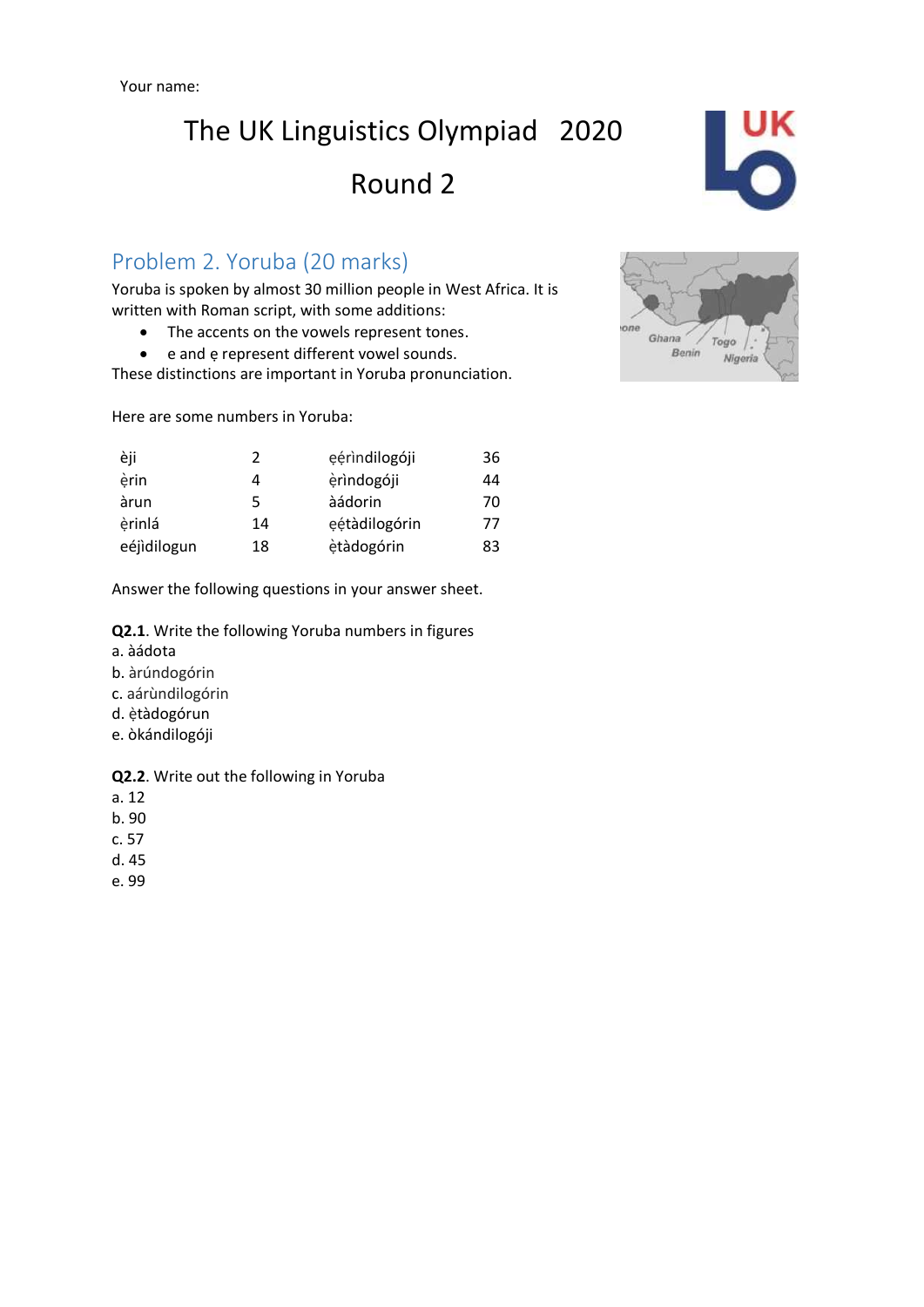# The UK Linguistics Olympiad 2020 Round 2



### Solution and marking.

Scoring: (max 30)

- 2.1. 2 for each correct answer. (max 10)
- 2.2. 1 for each correct word-part (marked here by +). (max 20)
- Insist on correct accents and dotted letters

| 2.1.a | 50  | 2.2.a | è+ji+lá<br>- (3)            |
|-------|-----|-------|-----------------------------|
| b     | 85  |       | àá+do+run (3)               |
| C     |     |       | e+étà+dilo+gó+ta (5)        |
|       | 103 |       | $\hat{a}$ +rùn+do+gó+ji (5) |
| e     | 39  | e     | òkán+dilo+gó+run (4)        |

#### **Commentary**

Yoruba's counting system is based on 20s, with counting back: the numbers 6,7,8,9 are expressed as 4,3,2,1 before the next ten. 30,50,70,90 are expressed as 10 before the next 20.

In addition, the basic numbers undergo some tone pattern changes.

|                | <b>Base number</b> | Counting back +dil | <b>Counting forward</b><br>$+d$ | X20 ogó-    |
|----------------|--------------------|--------------------|---------------------------------|-------------|
| 1              | not shown          | òkán               | not shown                       | ogun * (20) |
| $\overline{2}$ | èji                | eéjì               | èjì                             | ji (40)     |
| 3              | èta                | eétà               | ètà                             | ta (60)     |
| 4              | èrin               | eérin              | èrìn                            | rin (80)    |
| 5              | àrun               | aárùn              | àrùn                            | run (100)   |
| Tone pattern   | $\mathbf{v}$       | V'                 | $\mathbf{v}$                    | ogó -       |

Teens are expressed by adding lá to the base number. They are not shown here but there *are* base numbers for 6,7,8,9, only used as units. Odd 20s are expressed by àádo '10 off'.

The base form of 1 and the form for counting forward, eg 21, 31, do not follow the same tone pattern, and so are not used here. \* Likewise 20 'ogun' is not fully regular. But since 20 is a special value, this is not surprising.

So the given data can be glossed as follows:

èji 2

ẹ̀rin 4